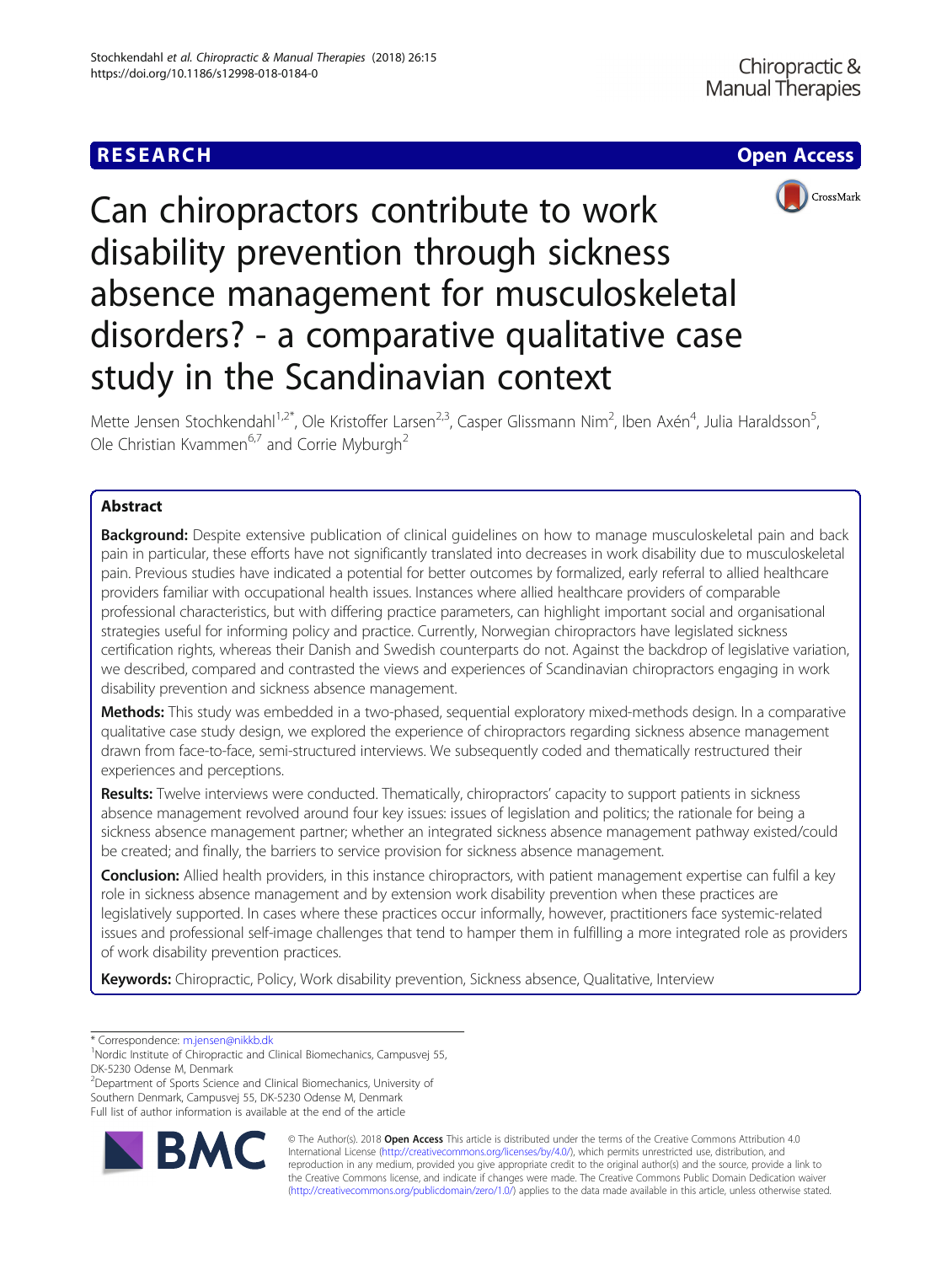### Background

Musculoskeletal pain is a major cause of work disability with enormous socioeconomic consequences. Back painrelated disorders alone are costly and responsible for up to one quarter of days off work in European countries like Sweden [\[1\]](#page-10-0) and Denmark [\[2](#page-10-0)], and in Norway four out of ten sickness certifications are based on a musculoskeletal diagnosis [\[3](#page-10-0)].

For patients with musculoskeletal pain or other workrelated problems, general practitioners (GPs) are the traditional gatekeepers to workers' compensation through sickness certification in the majority of European countries, but studies from the UK and Scandinavia have indicated that GPs question the relevance of work-related issues to their primary healthcare provider role [[4](#page-10-0)–[8](#page-10-0)]. Restraints in terms of time and resources and of lack of knowledge around judging capacity to work have been identified as major barriers for GPs to engage with social workers and workplaces [\[9](#page-10-0), [10](#page-10-0)]. Furthermore, some GPs would prefer not to be part of the sickness certification system, suggesting the alternative of an authoritative individual to whom they could refer patients [[7,](#page-10-0) [11](#page-10-0)]. This leaves a missed potential for relevant workplace assessments, and for engaging in dialogue with the patient and the employer regarding work accommodations. Further, to provide evidence-based guidance to encourage early self-management and a continuation, or early resumption of work activities [\[12](#page-11-0)], such a dialogue is necessary. The GPs' solitary role in sickness certification may also result in lack of collaboration between clinicians and other stakeholders, which has been identified as detrimental for a positive return to work outcome [\[13](#page-11-0)].

The use of allied healthcare providers (AHP), like physiotherapists, chiropractors and manual therapists, within the field of musculoskeletal pain is gaining popularity amongst patients, especially in the working population [\[14\]](#page-11-0). AHP are also more often sought out as the first points of contact and principal providers of healthcare for individuals with musculoskeletal conditions [[15](#page-11-0), [16\]](#page-11-0). This poses a challenge for the continuity and coordination of care when sick leave certification is required as many of these patients may not see another practitioner about their back pain [[17\]](#page-11-0), while others may also consult their GP. In the context of work, the integration of healthcare professionals may be even more challenging as outcomes are not merely dependent on high quality healthcare, but also the collaboration of multiple stakeholders inside and outside the healthcare sector and the workplace [\[14\]](#page-11-0).

As the population ages and the current health reforms focus on shifting secondary care services into the community, demands on GPs and primary healthcare continue to rise [[18](#page-11-0), [19](#page-11-0)]. Despite the publication of clinical guidelines on how to manage musculoskeletal pain in general and back pain in particular, these efforts have not significantly translated into decreases in work disability due to musculoskeletal pain as evident by the continuously high costs to society. With the substantial cost implications of work disabilities for national economies, there is a need for improvement in the way healthcare systems and their actors incorporate work disability prevention (WDP) in their service for individuals with musculoskeletal conditions. Moreover, there is a need for improving the communication and collaboration between the healthcare actors, employees and workplaces. Previous studies have indicated a potential for better work disability outcomes by formalized, early referral patterns to AHPs familiar with occupational health issues [\[20](#page-11-0)–[22\]](#page-11-0). Therefore, one potential strategy could be to integrate WDP in the model of care provided by AHPs [[20](#page-11-0)–[22](#page-11-0)] for patients with musculoskeletal disorders.

### Chiropractors' sickness absence management practices across Scandinavia

Occupational groups operating within similar social contexts, but with varied legislated practice parameters, provide an opportunity to observe the impact of systematic variation [\[23\]](#page-11-0). More specifically, highlighting the social sequelae of different sick leave management practices is useful for informing policy and practice [\[24](#page-11-0)].

Chiropractic is a growing musculoskeletal health profession in Norway, Denmark, and Sweden. It is concerned with the diagnosis, treatment and prevention of mechanical disorders of the musculoskeletal system. Members of the respective national chiropractic associations hold a 4- or 5-years Master's degree in musculoskeletal health, which, when followed by a 1-year internship, qualifies for the respective national board of health certifications as independent healthcare providers. In all three Scandinavian countries, chiropractors function as first points of contact for patients with musculoskeletal disorders, but under different regulations and levels of integration in the welfare systems. In Sweden, chiropractors are largely private musculoskeletal practitioners outside the national health service with limited integration into the national healthcare system, while in Denmark and Norway, the chiropractors work inside the respective national health services as AHPs.

In Norway, chiropractors and manual therapists (i.e. physiotherapists with a degree at the masters level) received authorization to issue sickness certifications for 0–8 weeks in 2006, and since 2008, for 0–12 weeks [\[25](#page-11-0)]. However, in the two other Scandinavian countries, Denmark and Sweden, no such regulation currently exists (see Table [1](#page-2-0)). In Denmark, in 2009, the traditional sickness certification was replaced by a fitness for work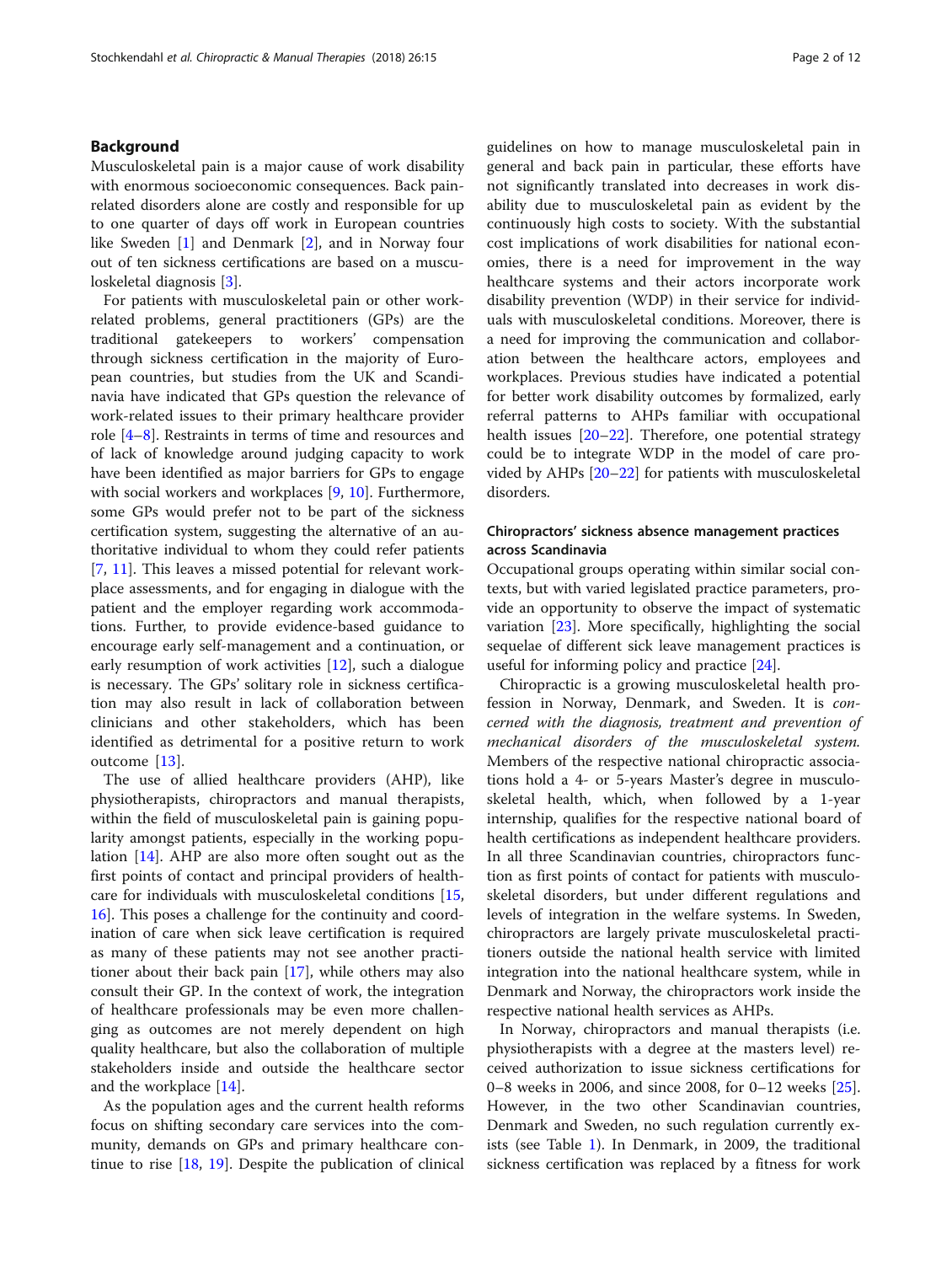|                                                                               | Denmark                                                    | Norway                                                     | Sweden                                              |
|-------------------------------------------------------------------------------|------------------------------------------------------------|------------------------------------------------------------|-----------------------------------------------------|
| Healthcare system                                                             |                                                            |                                                            |                                                     |
| Public funding (tax-funded)                                                   | Yes                                                        | Yes                                                        | Yes                                                 |
| Sickness absence legislation                                                  |                                                            |                                                            |                                                     |
| Certification required                                                        | No.                                                        | Yes, if more than 3 days                                   | Yes, if more than 7 days                            |
| Sickness benefits paid by employer <sup>a</sup>                               | 30 days                                                    | 16 days                                                    | $2-14$ days                                         |
| Sickness benefits paid by social services <sup>a</sup>                        | > 30 days- 23 weeks                                        | $>$ 16 days $-1$ year                                      | $> 14$ days $-1$ year                               |
| Chiropractors                                                                 |                                                            |                                                            |                                                     |
| Sick leave certification rights                                               | Not applicable ("fit-note")                                | Yes (0-12 weeks)                                           | No                                                  |
| Referral rights to imaging<br>(e.g., x-ray or MRI) and medical<br>specialists | Yes, partially<br>(musculoskeletal related)                | Yes, partially<br>(musculoskeletal related)                | No                                                  |
| Practice forms                                                                | Allied healthcare within the national<br>healthcare system | Allied healthcare within the national<br>healthcare system | Private musculoskeletal<br>healthcare providers     |
| Regulated under the national<br>health services                               | Yes                                                        | Yes                                                        | Largely outside <sup>b</sup>                        |
| Privately owned clinics                                                       | Yes                                                        | Yes                                                        | Yes                                                 |
| Patient fee for service                                                       | Partial                                                    | Partial                                                    | Full (private) and<br>partial (public) <sup>b</sup> |

<span id="page-2-0"></span>Table 1 Key facts relating to the chiropractors' role in sickness absence management across Norway, Denmark, and Sweden

<sup>a</sup>Presented are overall rules. Specifics may apply\

<sup>b</sup>Approximately 20% of clinics have agreements under the national health services

certificate ("fit note"), which describes how the patient's condition influences their work situation and work role functioning. The employee, employer and GP all contribute information to the certificate, and the purpose of the fit note is to facilitate return to work. Thus, the GP no longer must sanction sickness absence in order for the employee to receive benefits. A detailed description of the three countries' legislations and regulations is presented in Table 1.

In the context of changing healthcare policies and organisational structures, there is an increasing need for evaluations of the impact of role extensions, and the potential barriers and facilitators for implementation of such a change.

The objectives of this study were to:

- 1) Describe the experiences of chiropractors engaging in sickness absence management (SAM).
- 2) Compare and contrast chiropractors' integration of SAM in their model of care in a context with legislated sickness certification rights (Norway) and in two contexts without sickness certification rights (Sweden and Denmark).

### Methods

This study formed part of a two-phased sequential, exploratory mixed-methods design (the results of the quantitative phase will be reported separately) [\[26](#page-11-0)].

Using a postpositivistic lens, a comparative qualitative case study [[27](#page-11-0)] was conceptualized in order to analyse and understand detailed and in-depth descriptions about the experience of Swedish, Norwegian and Danish chiropractors regarding SAM.

#### Sampling and recruitment

During the period of June 2015 to March 2016, we purposively sampled chiropractors across the three countries with experiences regarding SAM who were willing to share these [[28](#page-11-0)]. Specifically, we recruited chiropractors with a recent experience in managing patients with work disability and were seeking a variety of practice types (solo/group/multidisciplinary), location (country), and "other interests" (additional occupation/board membership). Chiropractors who were identified by a project gatekeeper from the research group's network were invited by email. Further, chiropractors were invited via a snowball technique through the chiropractors' networks [\[29\]](#page-11-0).

#### Interviews

An interview guide with prompts was developed where the team drew on their experience of work disability programs as researchers and as clinicians, and on recent research on the topic. Face-to-face, semi-structured interviews were conducted where the chiropractors were asked to draw on examples of cases from their own experience [[28](#page-11-0)]. A rolling interview schedule was used. That is, questions were modified over the course of the interviews to ensure that responses to key cross-case topics were elicited (see Table [2\)](#page-3-0). In the interviews, participants were asked to talk about their personal experience and level of involvement in SAM of patients with musculoskeletal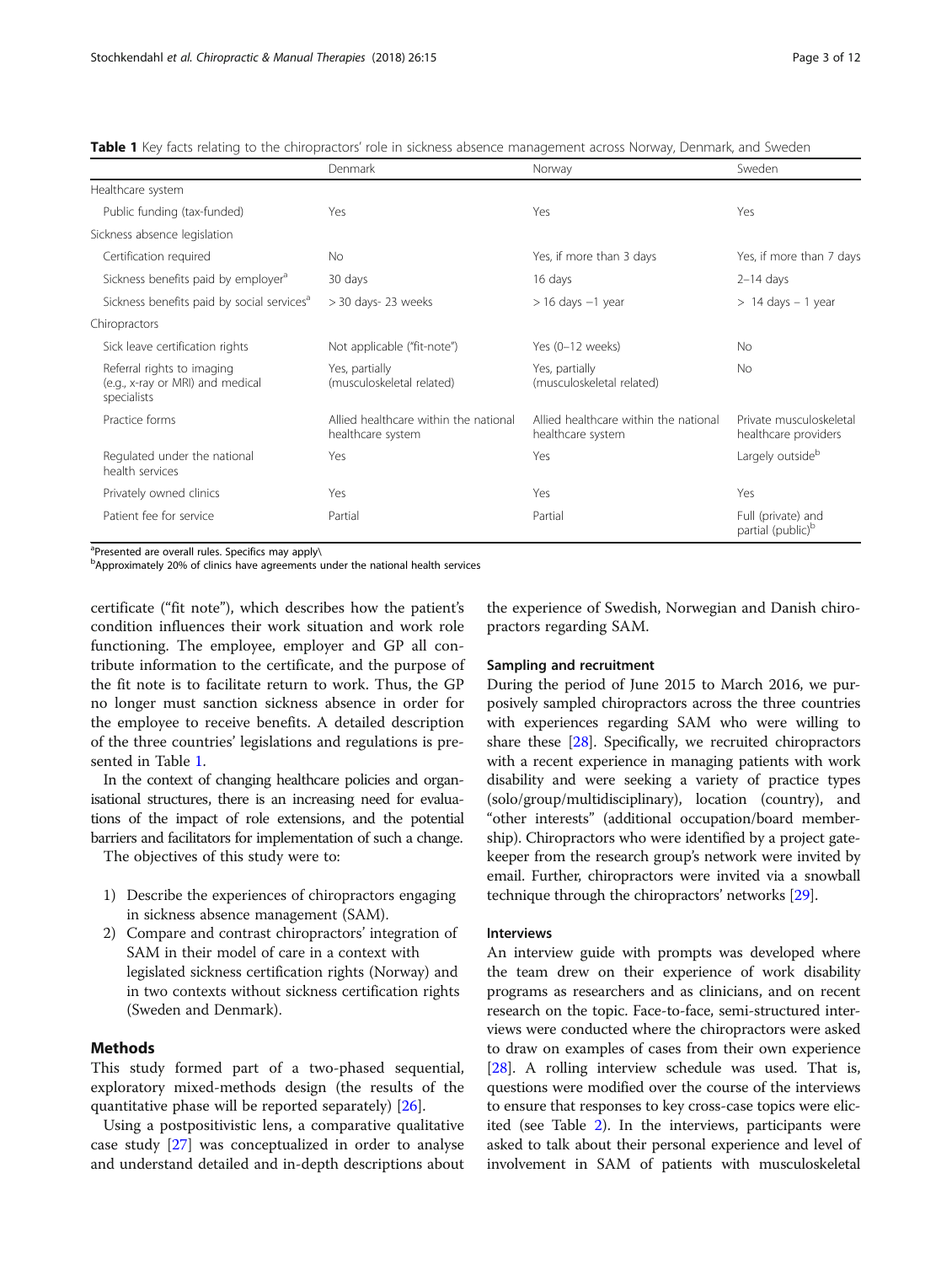| Topics discussed                  | Examples of questions                                                                                                                                                                                                                                                                                                                                                                           |  |  |
|-----------------------------------|-------------------------------------------------------------------------------------------------------------------------------------------------------------------------------------------------------------------------------------------------------------------------------------------------------------------------------------------------------------------------------------------------|--|--|
| Current role in SAM               | • How are you currently involved in managing sickness absence of your patients?<br>• What is your experience regarding sickness absence of your patients?<br>• In what kind of patients do you typically consider sickness absence?<br>• How often do you certify/advise about sickness absence?<br>• How do you assess the patients regarding SAM?<br>• How do feel equipped to engage in SAM? |  |  |
| Collaboration with stakeholders   | • How do you collaborate with the general practitioner/work place/social services regarding SAM?                                                                                                                                                                                                                                                                                                |  |  |
| Barriers and facilitators for SAM | • Which challenges have you met in managing sickness absence?<br>• What do you see as facilitators for managing sickness absence?                                                                                                                                                                                                                                                               |  |  |
| Future role                       | · Given the possibility, which initiatives or collaborations would support you in your work regarding SAM?<br>• How do you envision the future collaboration between the general practitioners and you – who has which role?<br>• How do you think you can contribute to managing sickness absence? - What role would you like to play?                                                         |  |  |

<span id="page-3-0"></span>Table 2 Topics discussed and examples of trigger questions during the interviews

SAM Sickness absence management

pain. The interviews were designed to map out the chiropractors' general experience in clinical practice. The participants were then asked to share their perception of their current role and competencies, and to talk about the support and training they would need to better assist an individual patient in these matters.

At the commencement of each interview, demographic data (i.e. gender, age, practice type, and other work functions) were collected. Interviews were conducted in the native language of the participants by one or two out of three interviewers from the research team at locations convenient for the participants. Each interview was audio-recorded and transcribed verbatim by the research team into computer-readable text files. During the interview phase of the project, the researchers documented their reflections about the interviews in a journal. These included notes about informal conversations prior to or after the interviews, as well as other information not captured in an audio transcript.

#### Data analysis

The interviews were analysed in the language of the participants. The three Scandinavian languages have similar roots and are understood across the three countries, which enabled coding and interpretation of the transcripts in the original language. Further, the team consisted of three bilingual (fluent in Danish/Norwegian; Danish/Swedish; and Danish/English) team members and one trilingual (fluent in Danish/Norwegian/Swedish) team member. Quotes were translated into English by the team members in combination in a way that transferred content equivalence in translation while maintaining semantic equivalence [\[30\]](#page-11-0). The research team's linguistic skills, and cultural and content knowledge assured the accuracy in translation [\[31\]](#page-11-0).

Two members of the research team (OKL and CGN) independently coded the transcripts using content analysis before discussing the codes and categories with an experienced qualitative researcher (CM) who provided peer consultation about the qualitative data analysis process [[28](#page-11-0)]. A qualitative data analysis package (NVivo, Version 10, QSR International) was used to organize, code and interpret text data. A fourth investigator (MJS), scrutinised sample transcripts, reviewed the coding scheme and analytical decisions, and developed a thematic map. Through an iterative process using memo sharing and consensus meetings, involving all investigators, data was recoded, code families created, and finally, themes were reviewed for coherence.

In instances where new topics emerged, follow-up questions were e-mailed to the previous participants who were asked to state their experience or perception regarding the newly emerged topics. This data was then incorporated into the data analysis to ensure data saturation (i.e., the point where it was felt that no additional information would be produced by increasing the sample size) [[28\]](#page-11-0).

#### Ethical considerations

In Sweden, the regional ethics committee evaluated the project and found that the study did not need ethical permission (advisory statement 2016/3:1). In Denmark, the Regional ethics of Southern Denmark gave approval for the study and declared that the study does not fall within the scope of the Medical Research Involving Human Subject Act (§14). Approval for data handling and storage covering both Denmark and Norway under the European Economic Area collaboration was granted from the Danish Data Protection Agency. Prior to the interviews, written and oral information about the study were provided to the participants. Written informed consent was obtained from all participants. All participants were advised that conversations were to be audio or video recorded, and assured of confidentiality and anonymity in reporting of the results.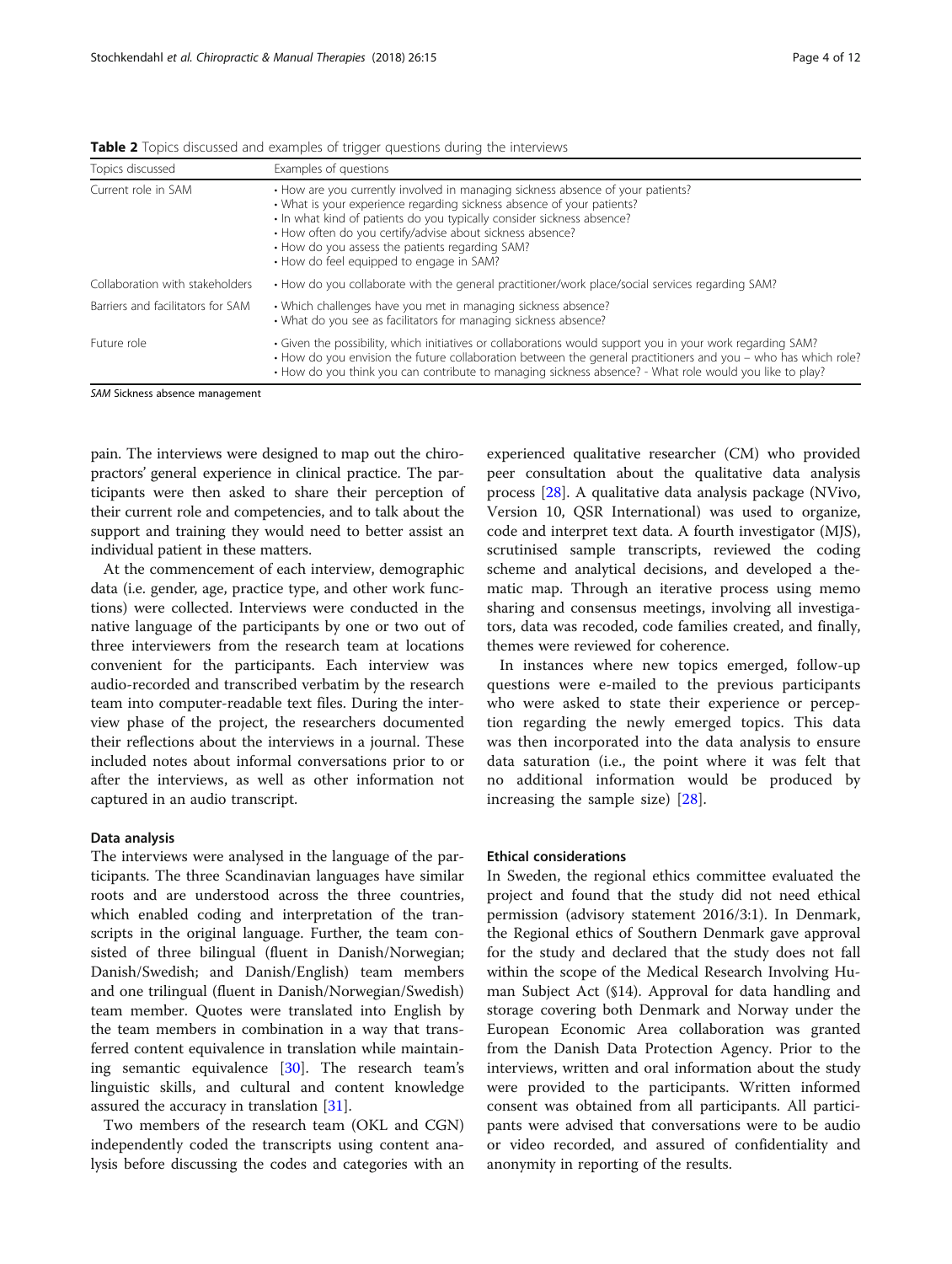#### Results

Twelve chiropractors participated in the study with interviews lasting between 12 and 65 min with a mean of 44 min. The descriptive participant characteristics of our sample are presented in Table 3, below.

Four themes emerged from our analysis: Legislation and politics shape sick leave practice, a rationale for the chiropractor as sickness absence manager, an integrated sick leave management pathway and the emergence of the chiropractor as a sick leave manager.

### Legislation and politics shape sick leave practice

Norwegian and Danish chiropractors appeared mindful of maintaining the traditional gatekeeper role of GPs, as they consistently recognized the importance of informing the GPs regarding sick leave issues. There were, however, a variety of opinions about which patients or situations were best coordinated by the GP and which should be supervised by the chiropractor.

When we talk about long-term sick leave, the GP is perhaps a good basis, also because they, they kind of have the whole package [of knowledge]. (DK4-16)

When it's related to patients within our area of expertise, then it is us who are in control, it is us who know about the course of treatment and follows the patient closely, and it is us who have the main competencies. (DK2-10)

This related mainly to situations where co-morbidity, such as mental disorder had been identified as well as long duration sickness absences.

By contrast, efforts to contribute to SAM in the Swedish context are characterized by uncertainty.

I write why the patient is here and what has been done and what would be good for the patient in the future. So, in that way, you can say it is a grey area. I do not write a sick leave certification, but they can get a document, which says I [the patient] have actually seen a chiropractor with this problem. And it [the problem] has to be rectified or I need help with this. (S4-6)

Danish chiropractors, the group that occupies the legislative "middle ground", expressed a degree of uncertainty about where the responsibility lay for SAM. In particular, the group's perception was that current Danish legislation left most of the responsibility to the patient, but that patients were not always aware of the system. They also frequently received requests for assistance from not only patients, but also their place of work with respect to job modification, but they felt unsure whether this type of activity lay within their scope of practice. This issue is illustrated by the following passage from DK4's interview:… a lot

of citizens are perhaps downright uncertain about, how is it…who can certify sick leave and who will do it. It's a bit of a grey area, where people are perhaps a little unsure about how the system works, and maybe it's also an area, where we as chiropractors are a little afraid to open up in that respect. (DK4-1)

Informal roles are furthermore observable in the Danish context as the patient functions as a messenger and the chiropractor takes on the role of arbitrator, balancing agreeing with the patient about sick leave and the need to "push" the patient back to work to prevent unnecessary absence.

In all three contexts, fee-for-service significantly influences SAM:

We are private, it is an expense for the patient, and there are many who do not consult us because of that. … they rather go to the public healthcare, and then they get the sick certification that way. (S2-4)

| <b>Table 3</b> Participant characteristics $(n = 12)$ |  |  |  |  |
|-------------------------------------------------------|--|--|--|--|
|-------------------------------------------------------|--|--|--|--|

|                                   | Norway $(n=4)$ | Denmark ( $n = 4$ ) | Sweden $(n = 4)$ |
|-----------------------------------|----------------|---------------------|------------------|
| Gender, male/female               | 3/1            | 3/1                 | 2/2              |
| Age, years, mean (range)          | $47(42 - 55)$  | 43 (39-50)          | 38 (36-42)       |
| Type of practice                  |                |                     |                  |
| Solo/group/multidisciplinary      | 1/0/3          | 1/0/3               | 0/2/2            |
| Other functions                   |                |                     |                  |
| Active in research projects       |                | $\overline{2}$      | 0                |
| Practice consultant               |                | $\overline{2}$      | 0                |
| National association board member | $\mathcal{P}$  | $\mathbf{0}$        |                  |
| Method of recruitment             |                |                     |                  |
| Gatekeeper/snowballing            | 2/2            | 4/0                 | 3/1              |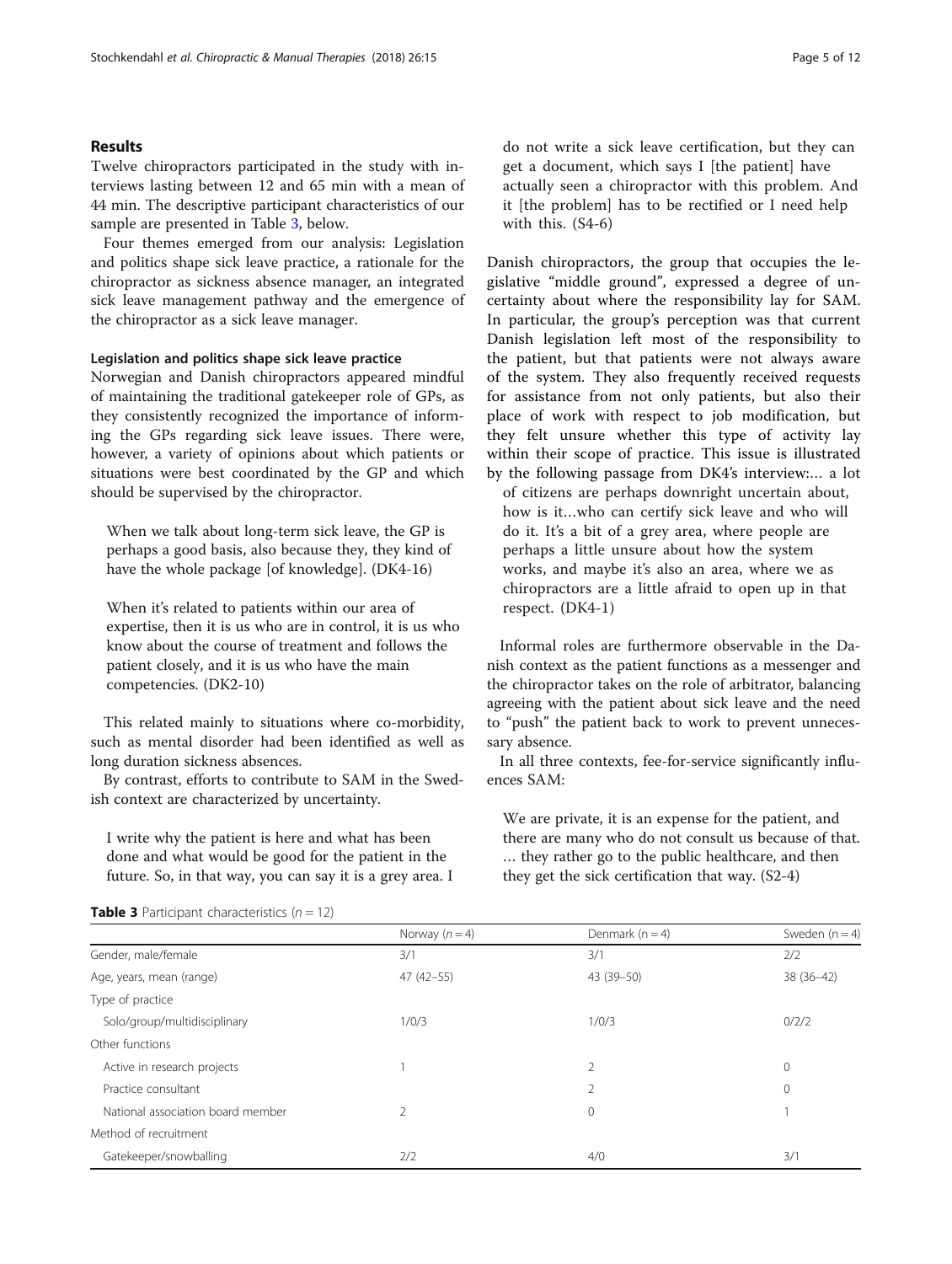This filter results in a situation where chiropractors tend not to see patients with a low socioeconomic status, who in turn, are perceived by the chiropractors to be more complicated to manage.

As a consequence, the incentive to engage in complicated SAM was considered low. This was particularly observed in the Danish context:

But it's the financial part, because you do not get a dime, and it's actually quite time consuming…and having to write an employer, it takes a long time. You could easily see one, two, three patients instead. (DK2-4)

For the Norwegian and Swedish chiropractors, sick leave certification rights were perceived as a "seal of approval" of the profession. The rights were perceived as a way of becoming fully integrated into the healthcare system, and a way of changing the scope of practice from (alternative) therapy to being recognized for diagnostic and management skills too.

… then they [the patients] appreciate it [the chiropractors' sickness certification rights], they also see as a quality stamp that we can do it. (NO2-3)

and

… if you want a card to play, which makes chiropractors someone to trust, someone who is known, and who delivers measurable results… (S3-5)

Mirroring the legal status in the two countries, the Norwegians saw the sick leave certification rights as a final approval, the Swedish struggled to gain recognition and mentioned sick leave certification rights as a means to become integrated into the national healthcare system.

### A rationale for the chiropractor as sickness absence manager

Generally speaking, Danish and Norwegian chiropractors perceived themselves as musculoskeletal specialists due to their university degree and as such, as competent as SAM partners for patients with musculoskeletal problems. They felt comfortable in assessing musculoskeletal function and saw the assessments as integral in routine practice.

I think we have a good basis for doing the evaluation, because we actually know the patients well. And we do it [assessments] already at the first visit. (DK3–18).

However, despite the same level of training, the Swedish chiropractors expressed more hesitation regarding their competencies. According to a Swedish respondent:

If you look at long term sick leave and the level of workability and so on, chiropractors are not a group

Across all three contexts, practitioners cited frequent patient contact as a facilitating element in SAM. They explained how this allowed them to get to know the patients through continuous dialogue and to establish trust. As a Norwegian participant explains, routine contact was also thought to provide the opportunity to optimally monitor progression and adapt plans accordingly:

You can continue one week, maybe two weeks, and then have the dialogue with the patient all the time, during treatments too. So, like that you have more options than when you say "I'll put you off work for three weeks. See you." And that's when they return [the patients]. Instead, you have a continuous dialogue about progress. (NO2-4)

Being able to both handle the patients' musculoskeletal complaint and certify sickness absence was also perceived by chiropractors from all three countries as a means to prevent chronicity. Across contexts our participants argued that the risk of chronicity was a weakness of the current sick leave management system. By adding a chiropractor, the risk would reduce by shortening the chain of management. As S2 explains:

… a disadvantage or a limitation [of the present system], is for the patient, they have to first seek our help and then they have to go further to seek help at the GP who can give them a sick leave certification, if they assess that as necessary. So, it is both the cost, that they meet two health professionals, when it could be enough with one. (S2-7)

Despite some reluctance to engage in SAM due to lack of financial incentive, Danish chiropractors expressed a sense of obligation toward society, and expressed a moral dilemma between service for the greater good or their own pocket. According to DK1:

It's really an area that is important also socioeconomically, and that's why I think, at one point, we need to step up to the plate as a profession and give it the prestige that it really has, and say "listen, this means something with respect to us saving tax money." So that Denmark becomes a cheaper country to live in, rather than saying "we focus on our own game, our own everyday life", but takes on, perhaps something more like a societal supportive function. (DK1-37)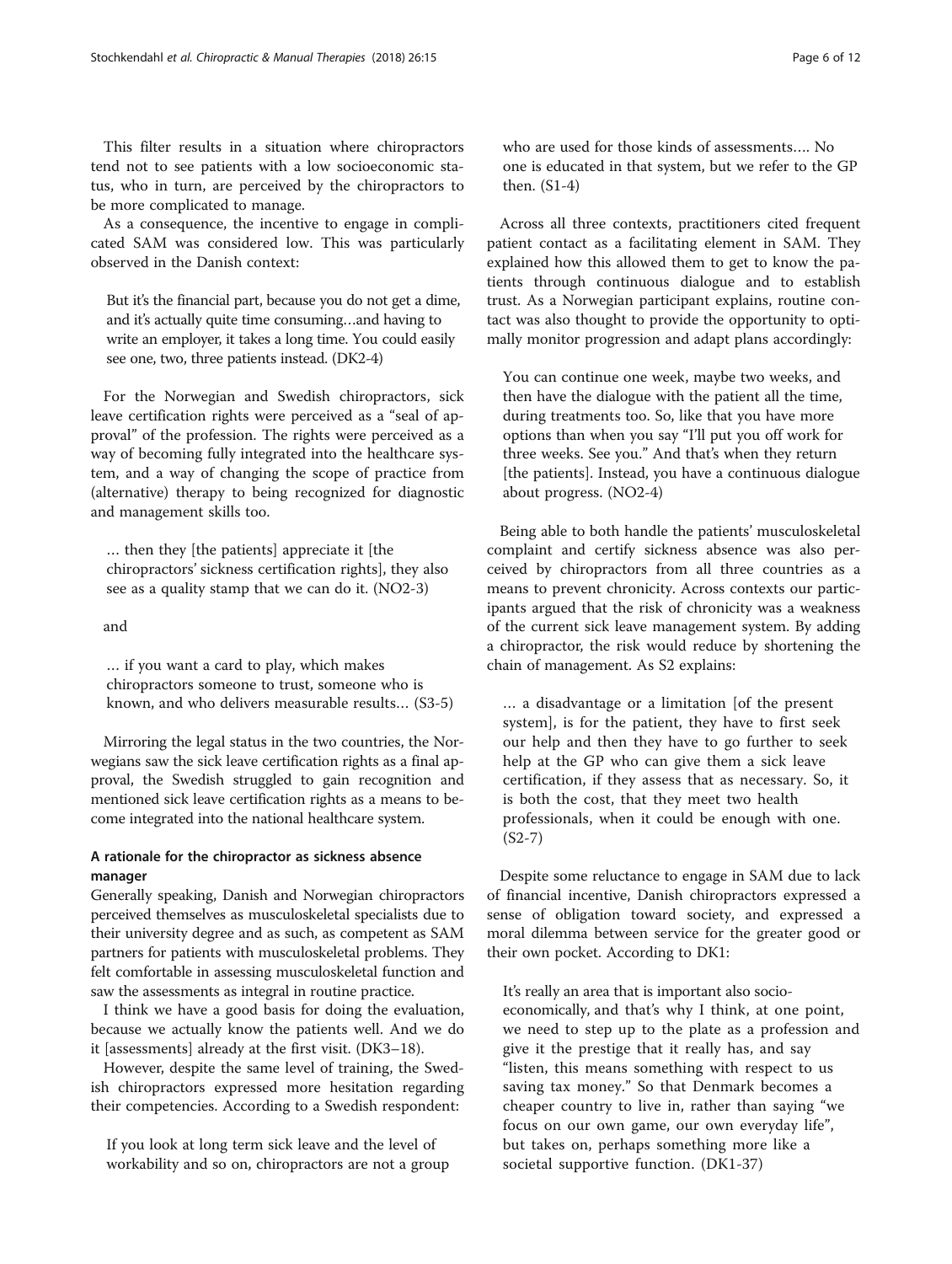### An integrated SAM pathway

Norwegian and Danish chiropractors described a spectrum of sick leave-related conditions, ranging from uncomplicated musculoskeletal conditions to more complex cases with various degrees of psychosocial and work-related factors, whereas, the Swedish chiropractors predominantly referred to patients with few apparent psychosocial problems.

Well, it is different, right? An office worker, it might be an arm, shoulder or the neck. If the work regards heavy loads, it might be the lower back, for example. (NO3-19)

And then, of course, there are the ones where stress management and all thoughts of things, where it is psychological and the work environment, or a lot of other stuff... (DK4-5)

Well, the patients visiting me who are in need of sick leave are very, very few…most of the patients we see either have had chronic pain for a long time, but are still working,.., or come in with more acute conditions and get symptom free quite fast. (S2–1).

Further, the Danish and Norwegian chiropractors more often described multifaceted patient-centred and work-related action plans,

And then there are situations where you, ehm, again, you have to look at the whole situation. Are there any other factors in play, their employer, their workability, other than just the musculoskeletal? What is the big picture, and so on? (DK3-17)

whereas, the Swedish chiropractors described a focus on manual therapy as their primary tool.

The chiropractors had a general approach to the patients, where emphasis was laid on functional disabilities rather than diagnoses or pain location.

So really, I look at the function of people, even though they have a lot of pain, but I always ask them "Is it worse when you go to work?"…but it starts to hurt after 2 PM [mimics the patient], well, then perhaps you should ask about a shorter working day, right? Or ask if is possible for you to lay down somewhere to rest, like every other hour. Do you have an adjustable table, can you stand and sit, like. So, it's dependent on what option people have for adjustments. (DK2-20)

Not only did the chiropractors discuss return-to-work, but often mentioned the importance of the patient staying at work despite some degree of pain or disability.

But if it is a person with a more active profession, which does not include heavy lifting and where it is optional to sit, stand, walk etc., then I recommend them to go to work, because if you stay home, you will become inactive and then you have problems for a longer period compared to if you stay active. (S2-2)

Both Norwegian and Danish chiropractors described how early and timely communication between stakeholders was key to successful return-to-work.

Then I write to the GP and state "this is my opinion" so the GP is informed, so at least there is a common ground, because if we start to say something different, then all of the sudden it becomes difficult. (DK2–18).

The standard method of communication with the GPs was via the official electronic platforms, but many felt that the communication was unidirectional, and requested more information going from the GP to the chiropractors.

They never write anything. (DK2-34)

This is contrasted by the Swedish chiropractors, which for the most part did not have access to electronic communication platforms, and did not communicate directly with GPs.

…as the GP, or as everybody is listed in various places is impossible to have communication with everyone. (S2-10)

The Norwegians also described a unidirectional flow of information to the social services, whereas the Danish had very little contact or communication with the social services.

But, perhaps, I would like more collaboration with NAV [social services]. That there was a closer dialogue basically. (NO4-12)

A noticeable difference between the countries was that the Norwegians positively described how SAM was integral to practice. They used SAM as an integral tool and natural part of the care package that they offered their patients. They described SAM as an additional tool in the clinical tool box that they used if they felt it was relevant, and, therefore, as an add-on to clinical practice. They perceived this extra tool as essential to clinical practice, but also an instrument that lead to higher levels of involvement in their patients' care, which in turn was perceived as challenging and personally and professionally rewarding.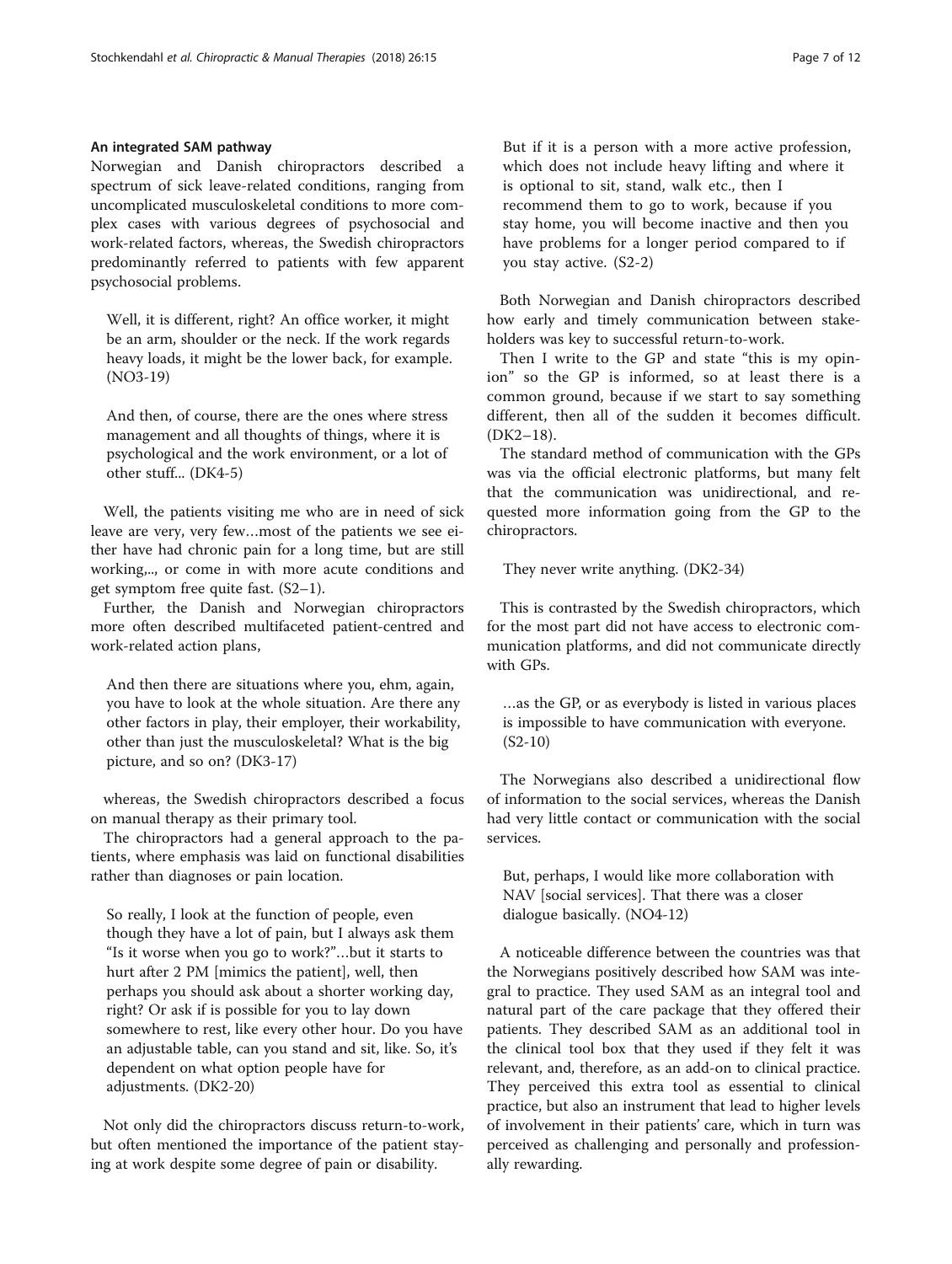It's my consistent, positive experience with sickness certification,…. and if I was to move to another country without these rights, I would feel a little helpless and naked, I think. It would take some getting used to because it is such an important tool, because it is so closely linked to the result of what you do and the process, and how you plan a treatment course. It's not like we're just therapists anymore, but there is also the advice part, right? (NO3-17)

This was in contrast to most of the Danish and Swedish chiropractors, who were more hesitant about engaging in SAM. The Danes generally described SAM as a tedious process that they were somewhat reluctant to engage in.

Not if you ask the chiropractors, because the paperwork takes up too much. And that's where you don't want to spend your time. It's, it's the bureaucratic hassle. (DK3-8)

### The emergence of the chiropractor as a sick leave manager

Functioning in the role of a sick leave manager is, as the previous themes indicate, influenced by the individual practitioner, the profession's state of practice and the social systems that facilitate day-to-day implementation. Our final theme then, chronicles the experiences of chiropractors across the three case settings where these variables are present or absent.

### The individual practitioner

### Ambivalence regarding embracing the SAM role (Denmark)

Danish chiropractors expressed some degree of ambivalence regarding embracing the SAM role. It was on one hand perceived as a natural progression of the profession, a responsibility to be taken for the greater good, as an obligation or to honour six years of free university schooling, but on the other hand as bothersome and with no financial incentive.

And that [the chiropractors' role] will slowly change, and that's why I think there'll be a big difference between clinics along the way. How many are willing to venture into this, and how many can't be bothered, and there will be some who can't be bothered…. We also know there are some [chiropractors] who won't see chronic patients. And you can't say that when you have six years of university schooling. Well, you just can't. (DK2-26)

### Professional practice

#### Systematised channels of communication (Sweden)

For the Swedes, the lack of systematic channels of communication was an important barrier for communication and involvement.

It is a waste of social resources in some way. That the patient all the time has to contact another authority to….Mostly we tell the patients they should contact the GP and then they make the call themselves. We don't have direct communication with the GP. (S4-5)

Further, the Swedish chiropractors, perceived sickness certification rights as a direct platform for increasing the general communication with GPs and other healthcare professionals:

S4–11: … [SL rights] would be a good commercial for us. Yes, that would initiate an automatic dialogue.

Interviewer: A dialogue with?

S4–11: Other healthcare professions.

### Administrative burden and collaboration (Denmark)

Danish chiropractors had reservations regarding engaging in SAM because of the administrative burden associated with SAM. The task was considered time consuming and bureaucratic, and lacking the necessary administrative support systems. Especially regarding the collaboration with the social services, which was considered non-existent, unsatisfactory or even adversarial. The chiropractors also reported how they perceived the case managers to have a specific agenda relating to cutting costs to a minimum.

Well, in respect to the Jobcenter [social services], it's my experience that if you get hold of a specific case worker there on a specific case, then you can make it work, but otherwise it's often, I think, that the Jobcenter has its own agenda, at least in the area where I work, where I get most of my patients from, they have an agenda, which is fastest return to work. (DK1-13)

The Danish chiropractors alluded to the notion that to avoid paying for the chiropractors' services, the social services case managers did not stick to procedure protocols.

Then some jolly caseworker emails me and asks about things in relation to the [confidential] social security number and this and that in an unencrypted email.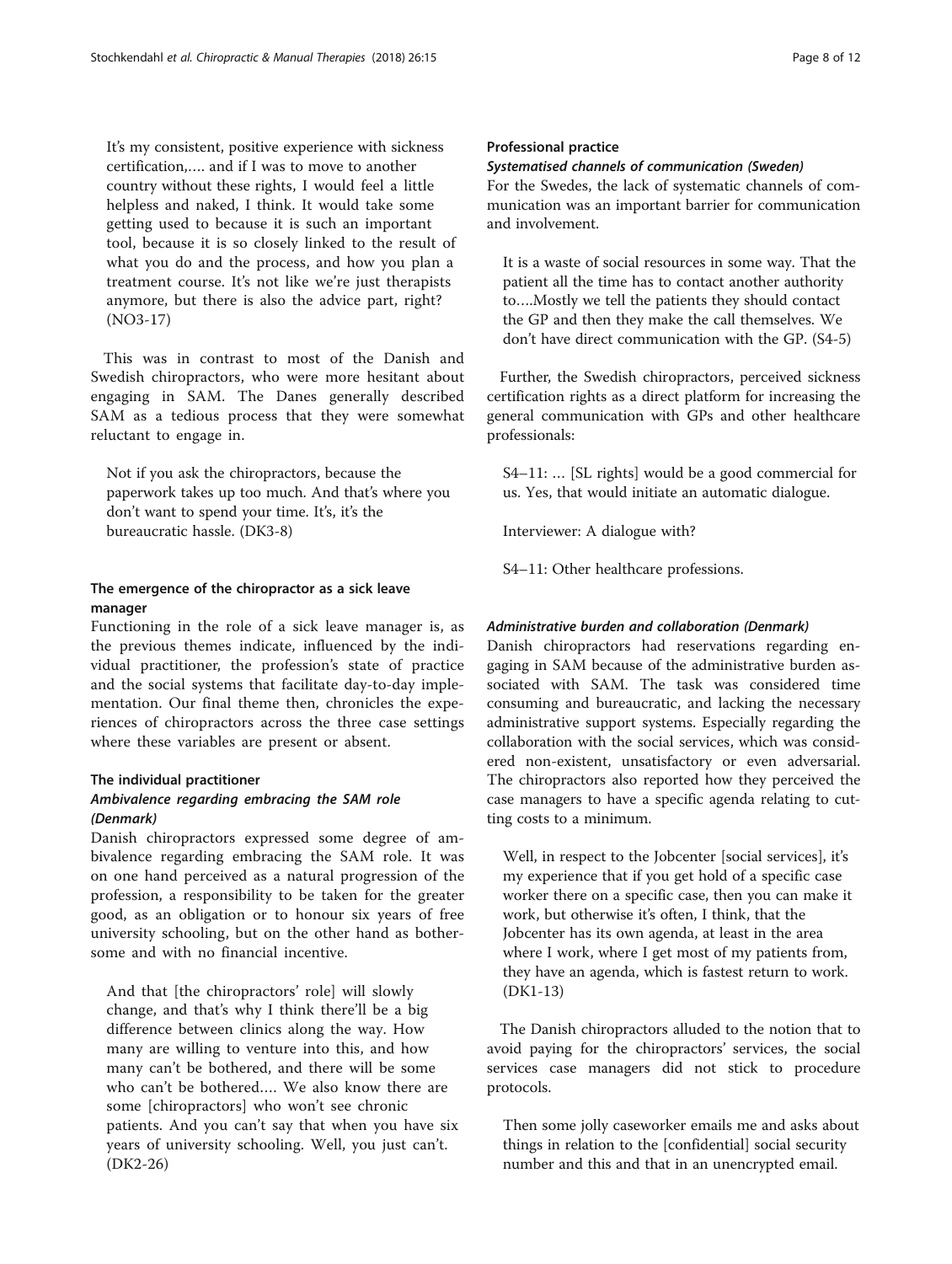Then sometimes I write them to please don't include full social security numbers in an open email. And with respect to the actual case, it would be better if we communicated via Status [secure, encrypted communication platform] or similar. (DK1-40)

#### Professional self-image and adaptation in thinking (all)

A salient issue in all three countries is the transition in self-image and adaptation in thinking and behaviour from chiropractors being manual therapists or even alternative care providers to becoming fully integrated members in the primary healthcare sector, which includes more responsibility in terms of communication, collaboration and patient management. It was quite clearly addressed by the chiropractors that they did not see the profession as united in this issue (difference of opinions), and they did not think that all colleagues delivered the same standard of care. It was clear how the Norwegians, to a larger degree, talked about embracing the role, whereas the Danes were more ambivalent, and the Swedes more hesitant.

It's still not our second nature to be part of the team now. But we're still a little like a lonesome cowboy who's been given a responsibility …but I know of colleagues who thinks of certification rights as a hassle. They would rather treat, examine and treat and continue their workday. But that's why I think it's more and more important that you embrace the role as a primary care provider. (NO2-40)

You have to think about how you can make it work, what it is you accept. How do you make it work? That's the hardest part. And then make sure you have 100% support before you start. Make sure everybody is onboard. Also those who don't give a damn. (DK3-30)

### and

That is how it is. Then, well, I don't think the limitations are disinterest, I just think we have not been ready for it. (S3-8)

### The social systems that facilitate day-to-day implementation

### Scope of practice awareness (all)

Public knowledge of chiropractors and their scope of practice were frequently mentioned as barriers in Norway and Sweden.

I think it is missing, in some way, enlightenment about who we are, and where we come from and respect for the education, we actually have. That kind of enlightenment… (S4-8)

I still have patients who doesn't know that I prescribe sick leave. (NO1-35)

In Denmark, it was also mentioned that the political climate ran counter to changing the system, and that there wasn't a willingness to provide the necessary funding for collaboration between stakeholders and for holding dialogue meetings.

And in reality that's where….if you want it to work, then you would need those round table discussions, right?....I don't know how often they are held, but I don't think it's often, and again because it's so damn expensive. (DK2-8)

### Patient fee and expectations (Denmark)

The final barriers, mentioned by most of the Danish chiropractors, were the patient fee and patients' expectations of manual treatment.

…I know that, at least some [patients] think whether they can afford the consultations or find an alternative… (DK4-21)

and

But actually, some patients are not really set on paying for just a piece of advice, they think it's strange to pay to go for longer walks. (DK2-24)

### **Discussion**

The practitioners in this study described different levels of integration in their respective healthcare settings and how the legislation impacts the clinical encounter and the level of their involvement in SAM. In Norway, SAM was described as highly integrated in the clinical encounter and as "part of the tool box", whereas in Denmark the participants described SAM as a pending issue and questioned "Is it worth the trouble?" In Sweden, where chiropractors usually are not part of the national health services, SAM is not integrated in routine practice, and the profession is still struggling to gain broad public recognition. In both Norway and Sweden, the participants described sick leave certification rights as a seal of approval of the profession.

The sickness certification rights in Norway were negotiated as part of a larger agreement regarding reimbursement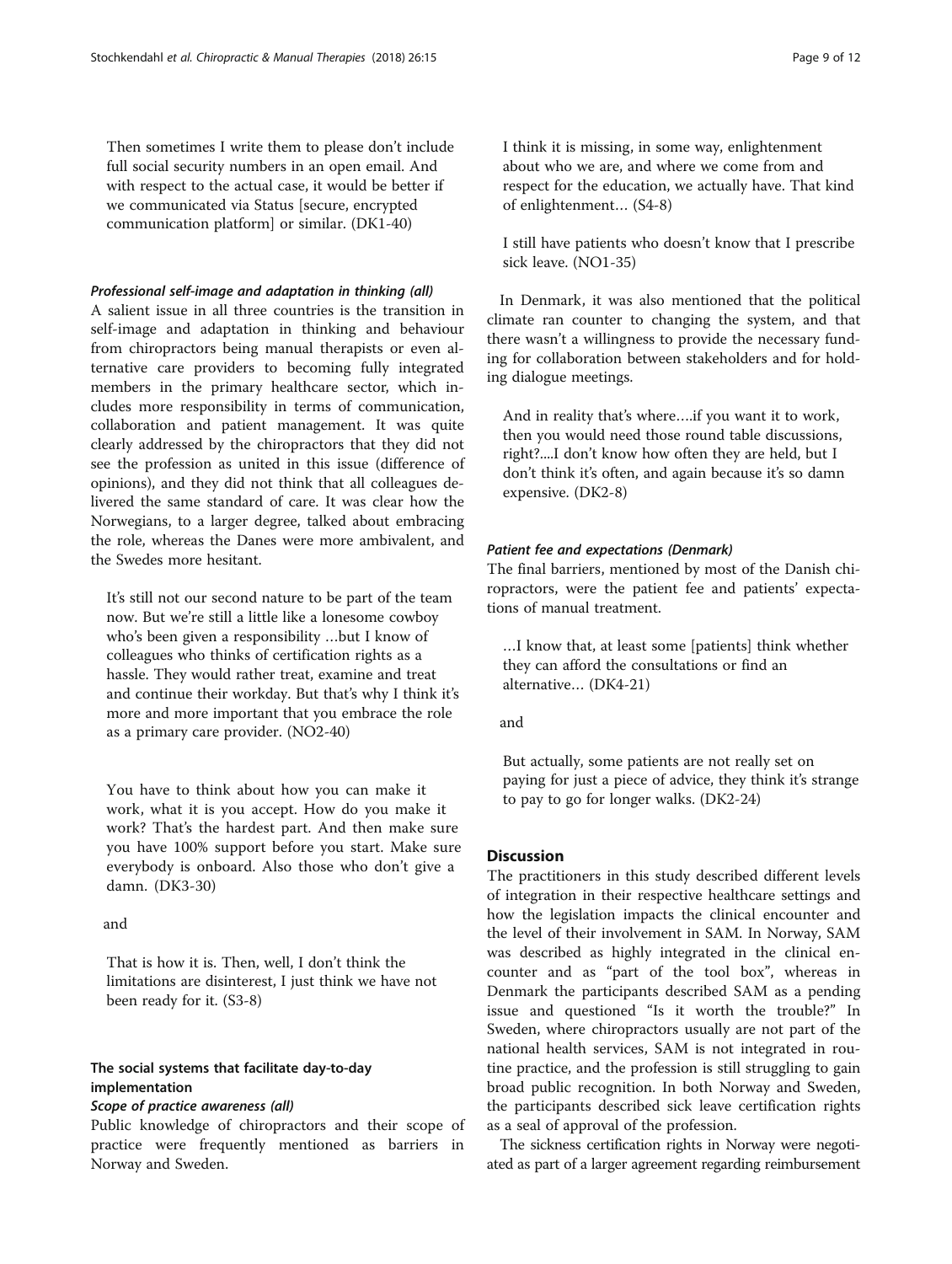schemes and referral rights to imaging and medical specialties between the Norwegian Chiropractic Association and the Norwegian government. The sickness certification rights were included in the negotiations as an "expendable" item (personal communication). Much to the surprise of many Norwegian chiropractors, the certification rights were never discussed in detail, but granted without further ado (personal communication). This situation serves as an example of how professional territories are acquired by political manoeuvres rather than by virtue of the content of clinical work [\[32](#page-11-0)]. It also shows how the negotiations of this particular role extension were shaped by national policies in relation to public services (i.e. the reimbursement and referral rights). Our interviews reflect that, despite the certification rights in Norway, it is still not clear to all participants whose responsibility it is to assist the patient in a given situation. This is especially evident when talking about SAM of complex cases and cases with psychosocial components. Uncertainty around roles and confusion about accountability between GPs and AHPs are not uncommon in primary care settings [\[33\]](#page-11-0), and themes from our synthesis appear to echo the general findings from integration experience amongst other healthcare professionals [\[19,](#page-11-0) [34\]](#page-11-0).

The legitimacy that sickness certification rights add to the profession was perceived differently in the three countries. Over the past 25 years, the Danish chiropractic community has raised its professional profile to that of an acknowledged contributor to local musculoskeletal healthcare. Thus, it is perhaps the first example of the chiropractic profession being accepted into mainstream healthcare as an equal partner [\[35\]](#page-11-0). This was reflected in our findings, where issues of professional legitimacy were raised, predominantly by the Swedish and Norwegian participants. While the Swedish chiropractors struggle to establish legitimacy to integrate fully with established healthcare (primary legitimacy), the Norwegians battle for factors to boost legitimacy to the level of benchmark healthcare professions (secondary legitimacy), e.g., GPs [\[35\]](#page-11-0).

The rationale of chiropractors as SAM partners put forward by the participants are highly linked to issues of legitimacy. Respondents based their claims on perceptions of their own and other professions' specialist expertise to justify their part in the certification process and the role extension concept [\[36\]](#page-11-0). The chiropractors highlighted their skill in musculoskeletal conditions and alluded to GP's knowledge gap and lack of time to legitimize role extension claims. In studies of role extension, the use of a common discourse to discredit the competitor profession, either on the basis of their approach to clinical care or their skills or competence is common [[19](#page-11-0), [34](#page-11-0), [36](#page-11-0)]. As another rationale for chiropractors as SAM partners, the Norwegian and Danish chiropractors argued the need for adoption of a holistic approach towards SAM. They legitimized their role through highlighting their approach of considering "the full picture" and the routine practice of frequent contacts with the patients. In previous studies involving the nursing profession, references to "patientcentred" and "holistic care" were made, clearly as a form of professional rhetoric designed to support their bid for legitimacy in claiming role exclusivity, or at least primacy [[19](#page-11-0)], and similar have been reported in a study of GPs and physiotherapists [\[36\]](#page-11-0).

We identified a range of barriers for the chiropractors to engage in SAM. Especially salient were organizational or systemic factors, such as the patients' fee-for-service, which was voiced as a barrier for seeing patients with lower socioeconomic status. Affordability has been identified as a significant gap in health system coverage [\[37](#page-11-0)], and it is a problematic barrier in the context of a social welfare system were the pursuit of equality in health including access to healthcare is an overriding goal and principle [[38\]](#page-11-0).

Communication was described as an essential part of SAM, but the chiropractors described a predominantly unidirectional flow to other stakeholders and perceived this to be an important barrier for SAM. For the Swedish chiropractors in particular, lack of communication because of the absence of formal communication platforms was especially pertinent. In Denmark, we found that the lack of financial incentives and the administrative burden were important barriers for engaging in SAM. In a systematic review, Kilgour et al. [\[39\]](#page-11-0) suggested that reduction of organizational pressure and improving communications between stakeholders could ensure that healthcare providers are more amenable to operating in compensation systems. The likely benefit would be a corresponding positive influence on patients' recovery and return to work [[39\]](#page-11-0).

#### Methodological considerations and future directions

This study used a qualitative description with in-depth, semi-structured interviews. This provided a broad perspective as well as a deep understanding of the participants' experiences and perceptions regarding this previously uncharted topic. The study was conducted as part of a mixed-method study, and will inform a quantitative phase. Therefore, we see the present results as a first exploration of SAM among Scandinavian chiropractors. Further interviews may have provided other perspectives. A specific concern is the lack of triangulation with other stakeholders such as GPs, patients or case-workers. In the quantitative phase, we will extend the data collection to representative samples from all three countries.

Healthcare systems, employment settings and work legislation vary considerably internationally, and the findings from this study may not be applicable to settings outside the Scandinavian countries. However, we have found commonalities with existing literature in the area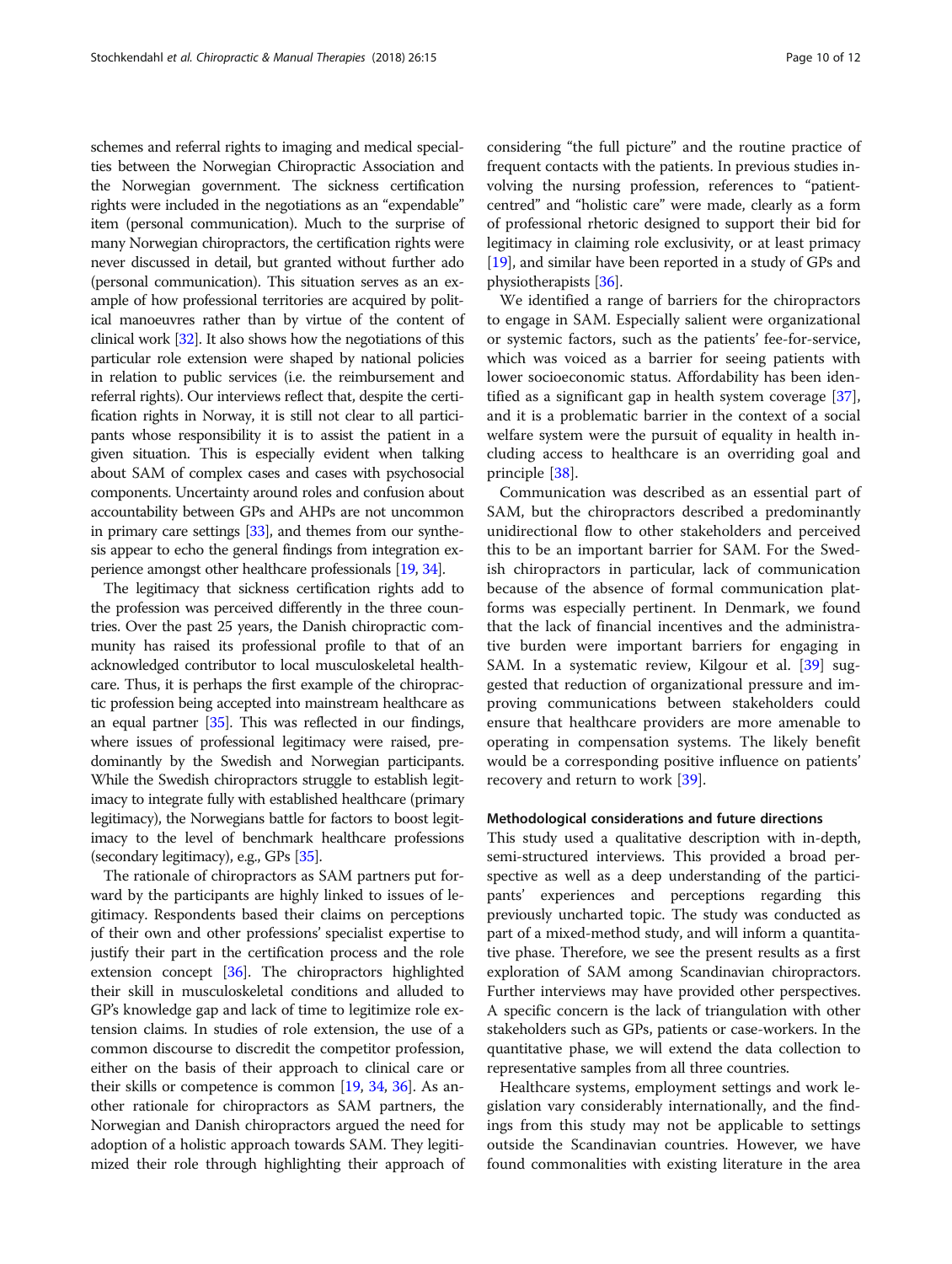<span id="page-10-0"></span>of professional legitimacy and role extension. The chiropractic's professional development is considered a test case with the potential to affect other AHPs with aspirations to move towards mainstream healthcare [\[35](#page-11-0)]. Therefore, the tension between complementary and alternative medicine providers and ordinary healthcare systems, and the Danish chiropractors' consequent moves toward mainstream inclusion have been observed with interest by contemporary social scientists. [\[35](#page-11-0)]. We hypothesize that the legislative rights of sickness certification granted to the Norwegian chiropractors and manual therapists would potentially influence other APHs who work in the area of WDP. Overall, our results support a widely accepted notion that the healthcare division of labour is based not on stationary professional roles, but on dynamic shifts influenced by forces such as the health policy agenda, and may not always favour the traditionally most powerful profession [[19](#page-11-0)].

### Conclusion

AHPs, in this instance chiropractors, with patient management expertise can fulfil a key role in SAM and by extension work disability prevention when these practices are legislatively supported. In cases where these practices occur informally, however, practitioners face systemic-related issues and professional self-image challenges that tend to hamper them in fulfilling a more integrated role as providers of WDP practices.

#### Abbreviations

AHP: Allied healthcare provider; CAM: Complementary and alternative medicine; GP: General practitioner; SAM: Sickness absence management; WDP: Work disability prevention

#### Funding

This study was funded by in kind contributions from the authors' institutions. The funding bodies had no role in the design of the study; collection, analysis, and interpretation of data; in writing of the manuscript; or in the decision to submit the article for publication.

#### Availability of data and materials

All data generated and analysed during this study are included in this published article.

#### Authors' contributions

MJS, OKL, CN, IA, OCK, CM contributed to the concept and design of the study, which was led by MJS. MJS, OKL, CN and CM developed the interview guides. OKL and CN conducted the Danish interviews. OKL conducted the Norwegian interviews. OKL and OCK provided content about the Norwegian settings. JH conducted the Swedish interviews and provided content about the Swedish setting together with IA. OKL, CN, MJS and CM analysed and interpreted the data. MJS drafted the manuscript and all authors critically revised the article for important intellectual content and gave final approval of the version to be published.

#### Authors' information

All authors are certified chiropractors from one of the three Scandinavian countries described in this study, and either work or have worked in chiropractic settings. They have intimate knowledge about the daily life and routines in chiropractic clinics, and have themselves faced the challenges of WDP and SAM of patients.

#### Ethics approval and consent to participate

In Sweden, the regional ethics committee evaluated the project and found that the study did not need ethical permission (advisory statement 2016/3:1). In Denmark, the Regional ethics of Southern Denmark gave approval for the study and declared that the study does not fall within the scope of the Medical Research Involving Human Subject Act (§14). Approval for data handling and storage covering both Denmark and Norway under the EEA-collaboration was granted from the Danish Data Protection agency. Prior to the interviews, written and oral information about the study were provided to the participants. Written informed consent was obtained from all participants. All participants were advised that conversations were to be audio or video recorded, and assured of confidentiality and anonymity in reporting of the results.

#### Competing interests

IA is an associate editor and MJS is a society representatives of Chiropractic and Manual Therapies, but had no influence over the review assignment or process. The authors declare that they have no further competing interests.

#### Publisher's Note

Springer Nature remains neutral with regard to jurisdictional claims in published maps and institutional affiliations.

#### Author details

<sup>1</sup>Nordic Institute of Chiropractic and Clinical Biomechanics, Campusvej 55 DK-5230 Odense M, Denmark. <sup>2</sup> Department of Sports Science and Clinical Biomechanics, University of Southern Denmark, Campusvej 55, DK-5230 Odense M, Denmark. <sup>3</sup> Horten, Norway. <sup>4</sup> Unit of Intervention and Implementation Research for Worker Health, Institute of Environmental Medicine, Karolinska Institutet, Stockholm, Sweden. <sup>5</sup>Falkenberg, Sweden.<br><sup>6</sup>Sandefierd, Norway <sup>7</sup> Institute of Health and Society University of Oslo. Sandefjord, Norway. <sup>7</sup>Institute of Health and Society, University of Oslo, Kirkeveien 166, Frederik Holsts hus, 0450 Oslo, Norway.

#### Received: 29 November 2017 Accepted: 4 April 2018 Published online: 26 April 2018

#### References

- 1. Ekman M, Johnell O, Lidgren L. The economic cost of low back pain in Sweden in 2001. Acta Orthop. 2005;76:275–84.
- 2. Mortensen OS, Andersen JH, Ektor-Andersen J, Eriksen HR, Fallentin N, Frost P, et al. White paper on sickness absence and return-to-work due to musculoskeletal disorders – causes and 0ptions. National Research Centre for the working Environment. 2008. [http://www.arbejdsmiljoforskning.dk/~/](http://www.arbejdsmiljoforskning.dk/~/media/boeger-og-rapporter/hvidbog-sygefravaer.pdf) [media/boeger-og-rapporter/hvidbog-sygefravaer.pdf](http://www.arbejdsmiljoforskning.dk/~/media/boeger-og-rapporter/hvidbog-sygefravaer.pdf). Accessed 17 Nov 2017.
- 3. The Norwegian Labour and Welfare Administration (NAV). Statistics on certified sickness absence 2017 [in Norwegian]. [https://www.nav.no/no/NAV](https://www.nav.no/no/NAV+og+samfunn/Statistikk/Sykefravar+-+statistikk/Tabeller/legemeldte-sykefrav%C3%A6rsdagsverk-2-kv-2008-2017-diagnose-og-kj%C3%B8nn) [+og+samfunn/Statistikk/Sykefravar+-+statistikk/Tabeller/legemeldte](https://www.nav.no/no/NAV+og+samfunn/Statistikk/Sykefravar+-+statistikk/Tabeller/legemeldte-sykefrav%C3%A6rsdagsverk-2-kv-2008-2017-diagnose-og-kj%C3%B8nn)[sykefrav%C3%A6rsdagsverk-2-kv-2008-2017-diagnose-og-kj%C3%B8nn](https://www.nav.no/no/NAV+og+samfunn/Statistikk/Sykefravar+-+statistikk/Tabeller/legemeldte-sykefrav%C3%A6rsdagsverk-2-kv-2008-2017-diagnose-og-kj%C3%B8nn). Acceessed 17 Nov 2017.
- 4. Cohen D, Marfell N, Webb K, Robling M, Aylward M. Managing longterm worklessness in primary care: a focus group study. Occup Med (Lond). 2010;60:121–6.
- 5. von Knorring M, Sundberg L, Lofgren A, Alexanderson K. Problems in sickness certification of patients: a qualitative study on views of 26 physicians in Sweden. Scand J Prim Health Care. 2008;26:22–8.
- 6. Nilsing E, Soderberg E, Bertero C, Oberg B. Primary healthcare professionals' experiences of the sick leave process: a focus group study in Sweden. J Occup Rehabil. 2013;23:450–61.
- 7. Wynne-Jones G, Mallen CD, Main CJ, Dunn KM. What do GPs feel about sickness certification? A systematic search and narrative review. Scand J Prim Health Care. 2010;28:67–75.
- 8. Breen A, Austin H, Campion-Smith C, Carr E, Mann E. "you feel so hopeless": a qualitative study of GP management of acute back pain. Eur J Pain. 2007; 11:21–9.
- 9. Johansen K, Andersen JS, Mikkelsen S, Lynge E. Decision making and co-operation between stakeholders within the process of sick leave. A case study in a Danish municipality. J Interprof Care. 2011;25:59–65.
- 10. King R, Murphy R, Wyse A, Roche E, Irish GP. Attitudes towards sickness certification and the 'fit note'. Occup Med (Oxford, England). 2016;66:150–5.
- 11. Hussey S, Hoddinott P, Wilson P, Dowell J, Barbour R. Sickness certification system in the United Kingdom: qualitative study of views of general practitioners in Scotland. BMJ. 2004;328:88.